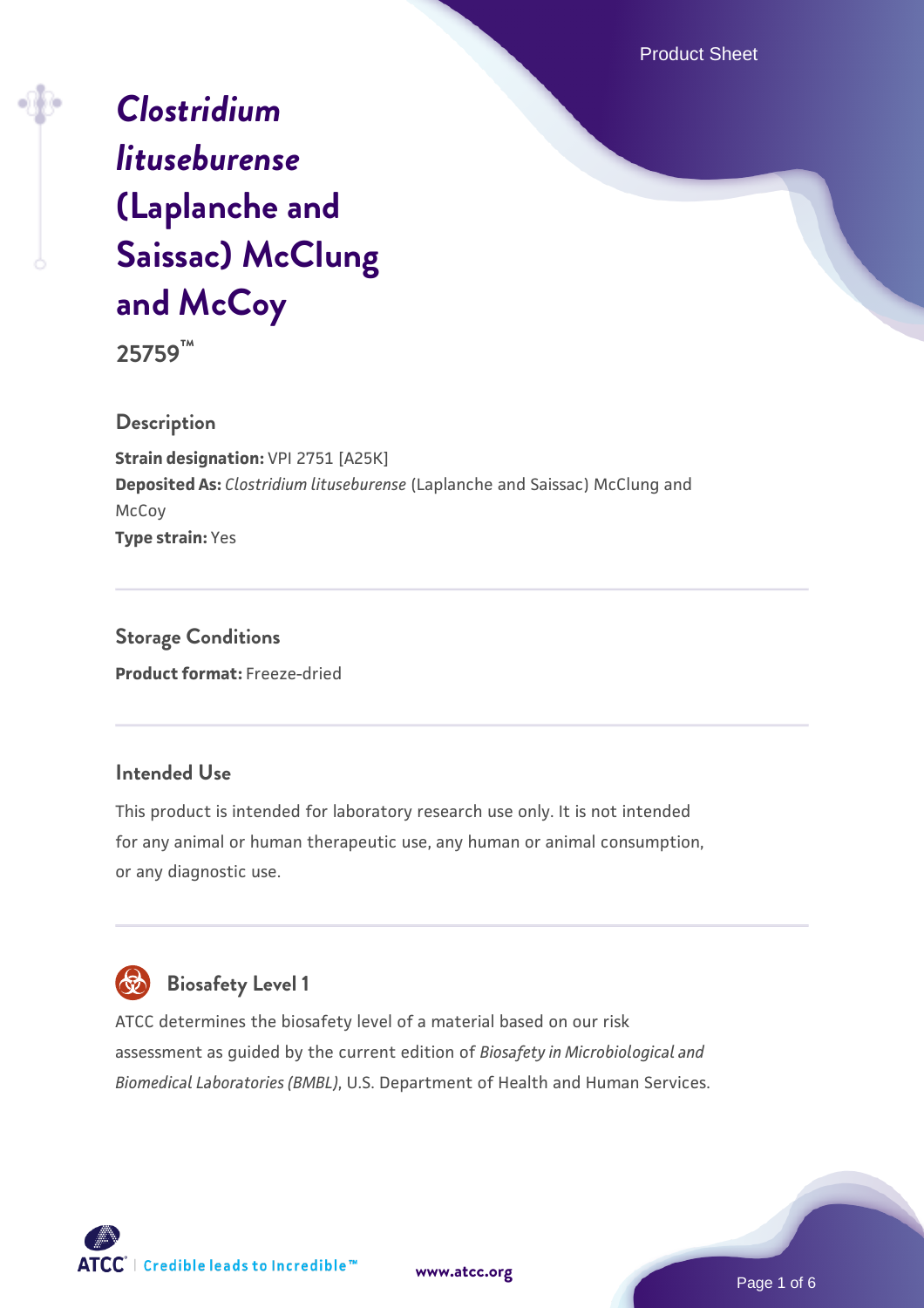**25759**

It is your responsibility to understand the hazards associated with the material per your organization's policies and procedures as well as any other applicable regulations as enforced by your local or national agencies.

ATCC highly recommends that appropriate personal protective equipment is always used when handling vials. For cultures that require storage in liquid nitrogen, it is important to note that some vials may leak when submersed in liquid nitrogen and will slowly fill with liquid nitrogen. Upon thawing, the conversion of the liquid nitrogen back to its gas phase may result in the vial exploding or blowing off its cap with dangerous force creating flying debris. Unless necessary, ATCC recommends that these cultures be stored in the vapor phase of liquid nitrogen rather than submersed in liquid nitrogen.

### **Certificate of Analysis**

For batch-specific test results, refer to the applicable certificate of analysis that can be found at www.atcc.org.

### **Growth Conditions**

**Medium:**  [ATCC Medium 38: Beef liver medium for anaerobes](https://www.atcc.org/-/media/product-assets/documents/microbial-media-formulations/3/8/atcc-medium-38.pdf?rev=c7d1277465c443b09580966be115e306) **Temperature:** 37°C **Atmosphere:** Anaerobic

#### **Handling Procedures**

**1. Open vial according to enclosed instructions.**

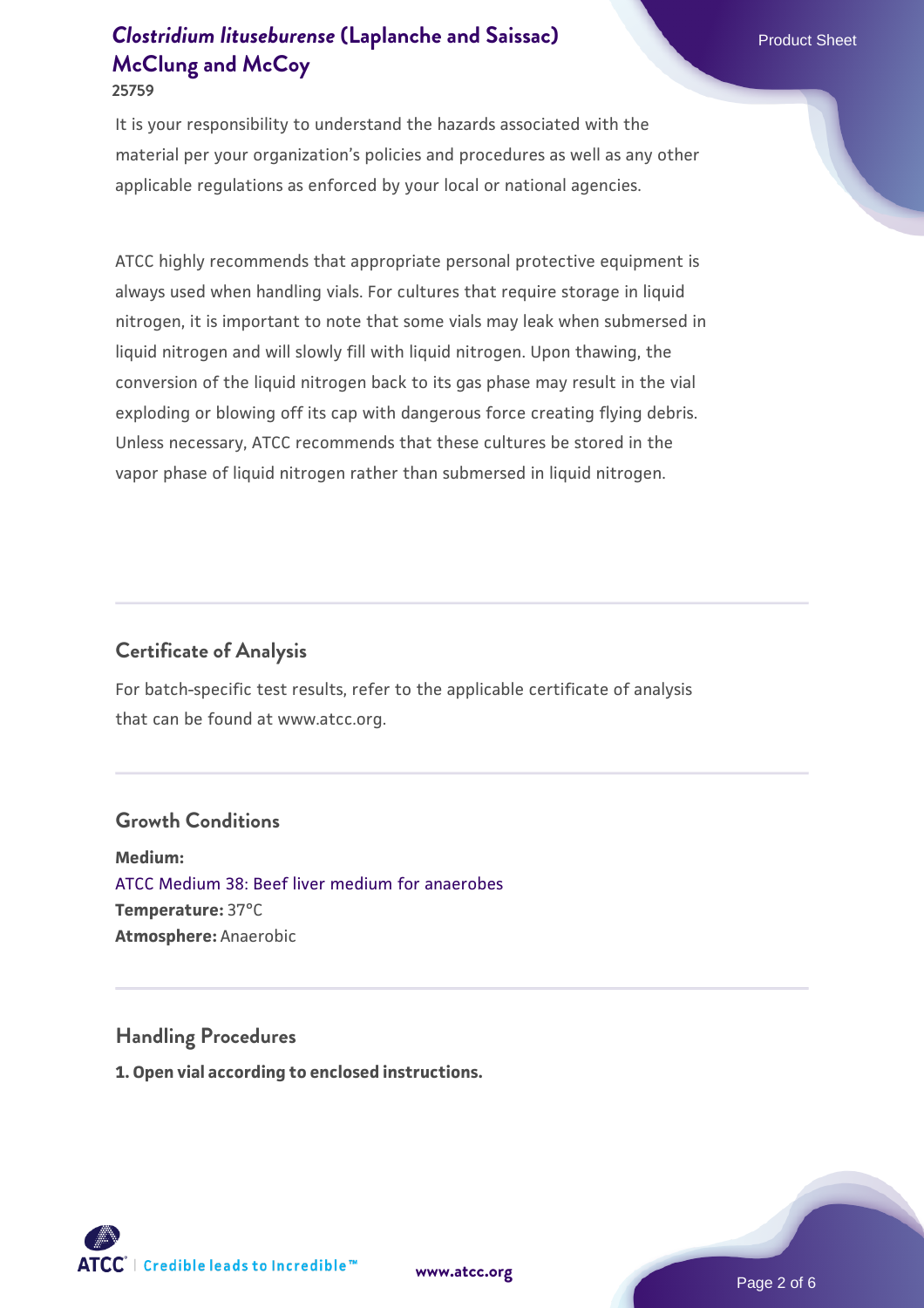**25759**

**2. Under anaerobic conditions, withdraw 0.5 ml of #1053 from a single test tube (5 to 6 ml) and rehydrate the vial contents.**

**3. Aseptically transfer this aliquot back into the broth tube. Additional tubes may be inoculated with 0.5 ml each from the suspension. A slant of #1053 may also be inoculated with 0.2 ml. Streak several blood plates to check for colonial morphology and purity.**

**4. Incubate tubes under an anaerobic atmosphere at 37oC. Incubate one agar plate anaerobically for colony formation, and one aerobically for aerobic contamination check.**

**5. Within 24 to 48 hours, growth is evident by turbidity and gas in the broth and by mucoid colonies with whiter centers and an irregular drier zone around the edge of the colonies on the anaerobic agar surfaces. No growth should occur on agar plates incubated aerobically.** 

ANAEROBIC CONDITIONS:

Anaerobic conditions for transfer may be obtained by either of the following:

· Use of an anaerobic gas chamber, or

· Placement of test tubes under a gassing cannula system hooked to anaerobic gas.

Anaerobic conditions for incubation may be obtained by any of the following:

· Loose screw caps on test tubes in anaerobic chamber,

· Loose screw caps on test tubes in an activated anaerobic gas pack jar, or

· Use of sterile butyl rubber stoppers on test tubes so that an anaerobic gas headspace is retained.

#### **Notes**

 **Additional information on this culture is available on the ATCC web site at** [www.atcc.org](http://www.atcc.org/)**.**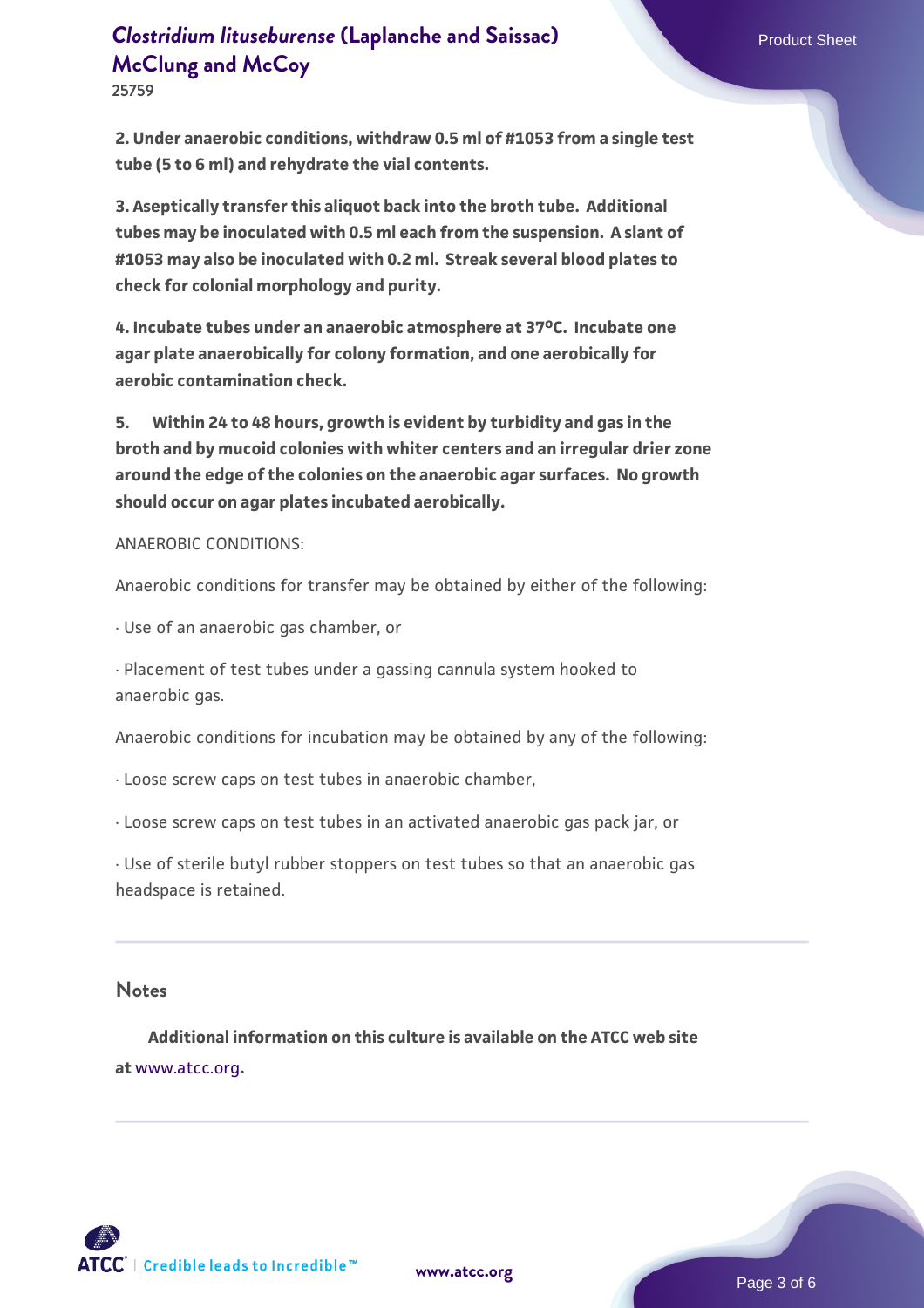**25759**

### **Material Citation**

If use of this material results in a scientific publication, please cite the material in the following manner: *Clostridium lituseburense* (Laplanche and Saissac) McClung and McCoy (ATCC 25759)

### **References**

References and other information relating to this material are available at www.atcc.org.

### **Warranty**

The product is provided 'AS IS' and the viability of ATCC® products is warranted for 30 days from the date of shipment, provided that the customer has stored and handled the product according to the information included on the product information sheet, website, and Certificate of Analysis. For living cultures, ATCC lists the media formulation and reagents that have been found to be effective for the product. While other unspecified media and reagents may also produce satisfactory results, a change in the ATCC and/or depositor-recommended protocols may affect the recovery, growth, and/or function of the product. If an alternative medium formulation or reagent is used, the ATCC warranty for viability is no longer valid. Except as expressly set forth herein, no other warranties of any kind are provided, express or implied, including, but not limited to, any implied warranties of merchantability, fitness for a particular purpose, manufacture according to cGMP standards, typicality, safety, accuracy, and/or noninfringement.

#### **Disclaimers**

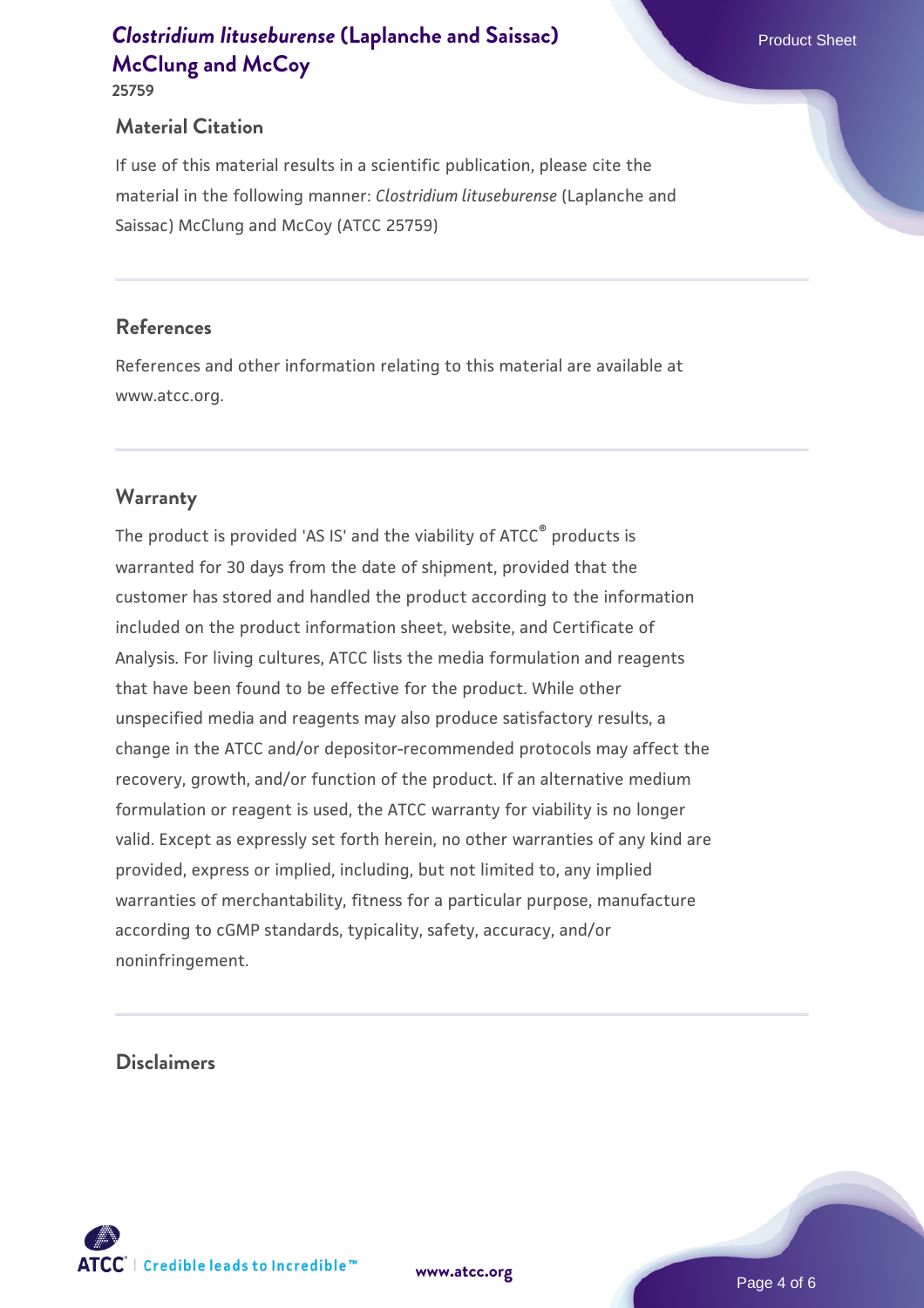**25759**

This product is intended for laboratory research use only. It is not intended for any animal or human therapeutic use, any human or animal consumption, or any diagnostic use. Any proposed commercial use is prohibited without a license from ATCC.

While ATCC uses reasonable efforts to include accurate and up-to-date information on this product sheet, ATCC makes no warranties or representations as to its accuracy. Citations from scientific literature and patents are provided for informational purposes only. ATCC does not warrant that such information has been confirmed to be accurate or complete and the customer bears the sole responsibility of confirming the accuracy and completeness of any such information.

This product is sent on the condition that the customer is responsible for and assumes all risk and responsibility in connection with the receipt, handling, storage, disposal, and use of the ATCC product including without limitation taking all appropriate safety and handling precautions to minimize health or environmental risk. As a condition of receiving the material, the customer agrees that any activity undertaken with the ATCC product and any progeny or modifications will be conducted in compliance with all applicable laws, regulations, and guidelines. This product is provided 'AS IS' with no representations or warranties whatsoever except as expressly set forth herein and in no event shall ATCC, its parents, subsidiaries, directors, officers, agents, employees, assigns, successors, and affiliates be liable for indirect, special, incidental, or consequential damages of any kind in connection with or arising out of the customer's use of the product. While reasonable effort is made to ensure authenticity and reliability of materials on deposit, ATCC is not liable for damages arising from the misidentification or misrepresentation of such materials.

Please see the material transfer agreement (MTA) for further details regarding the use of this product. The MTA is available at www.atcc.org.

#### **Copyright and Trademark Information**

© ATCC 2021. All rights reserved.